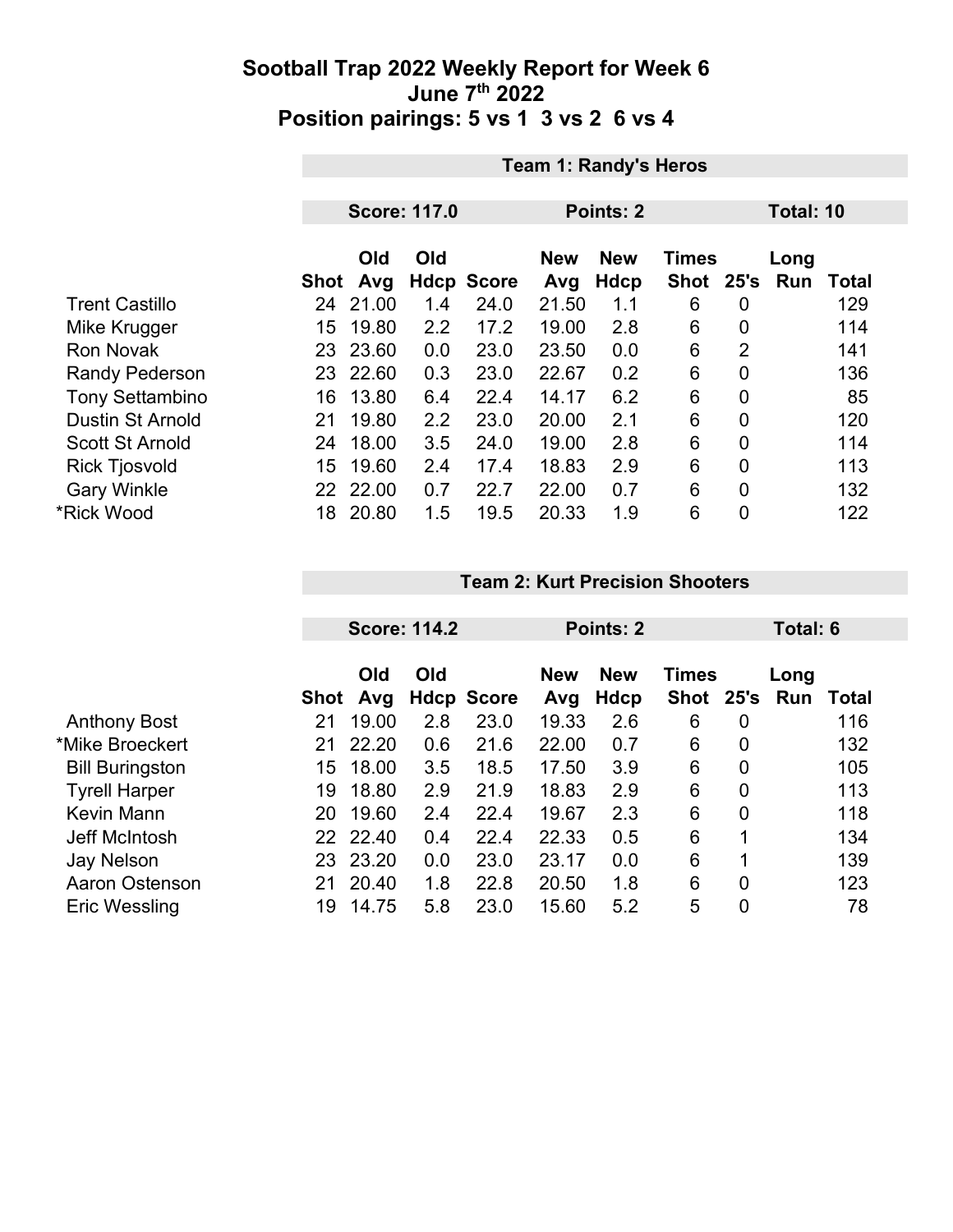|                      |      | <b>Team 3: NTM #1</b> |                     |                   |                   |                           |                             |      |             |       |
|----------------------|------|-----------------------|---------------------|-------------------|-------------------|---------------------------|-----------------------------|------|-------------|-------|
|                      |      |                       | <b>Score: 113.6</b> |                   | Points: 0         |                           |                             |      | Total: 6    |       |
|                      | Shot | Old<br>Avg            | Old                 | <b>Hdcp Score</b> | <b>New</b><br>Avg | <b>New</b><br><b>Hdcp</b> | <b>Times</b><br><b>Shot</b> | 25's | Long<br>Run | Total |
| *Doug Benoit         | 14   | 16.20                 | 4.8                 | 18.8              | 15.83             | 5.0                       | 6                           | 0    |             | 95    |
| Eddie E              | 23   | 21.40                 | 1.1                 | 23.0              | 21.67             | 0.9                       | 6                           | 0    |             | 130   |
| <b>Keith Keith</b>   | 19   | 18.40                 | 3.2                 | 22.2              | 18.50             | 3.2                       | 6                           | 0    |             | 111   |
| Steve Long           |      | 22 22.40              | 0.4                 | 22.4              | 22.33             | 0.5                       | 6                           | 1    |             | 134   |
| <b>Steve Pickett</b> | 20   | 21.60                 | 1.0                 | 21.0              | 21.33             | 1.2                       | 6                           | 0    |             | 128   |
| <b>Zach Pickett</b>  | 23   | 21.80                 | 0.8                 | 23.0              | 22.00             | 0.7                       | 6                           | 0    |             | 132   |
| Dennis Robyn         | 22   | 16.40                 | 4.6                 | 23.0              | 17.33             | 4.0                       | 6                           | 0    |             | 104   |
| Kelly Robyn          | 19   | 20.00                 | 2.1                 | 21.1              | 19.83             | 2.2                       | 6                           | 0    |             | 119   |
| <b>Todd Robyn</b>    | 18   | 17.60                 | 3.8                 | 21.8              | 17.67             | 3.7                       | 6                           | 0    |             | 106   |

|                         |     | <b>Score: 108.6</b> |      |                     | Points: 0  |            |               |                | Total: 0 |       |  |
|-------------------------|-----|---------------------|------|---------------------|------------|------------|---------------|----------------|----------|-------|--|
|                         |     |                     |      |                     |            |            |               |                |          |       |  |
|                         |     | Old                 | Old  |                     | <b>New</b> | <b>New</b> | <b>Times</b>  |                | Long     |       |  |
|                         |     |                     |      | Shot Avg Hdcp Score | Avg        | Hdcp       | Shot 25's Run |                |          | Total |  |
| <b>Barb Dorumsgaard</b> | 10  | 11.80               | 7.8  | 17.8                | 11.50      | 8.1        | 6             | 0              |          | 69    |  |
| <b>Cole Galbraith</b>   |     | 23 23.00            | 0.0  | 23.0                | 23.00      | 0.0        | 6             |                |          | 138   |  |
| *Ryan Malik             | 22. | 19.40               | 2.5  | 23.0                | 19.83      | 2.2        | 6             | 0              |          | 119   |  |
| <b>Vickie Parks</b>     | 11  | 7.60                | 10.8 | 21.8                | 8.17       | 10.4       | 6             | $\overline{0}$ |          | 49    |  |
| <b>Keith Pickett</b>    | 23  | 20.00               | 2.1  | 23.0                | 20.50      | 1.8        | 6             | 0              |          | 123   |  |

**Team 4: NTM #2**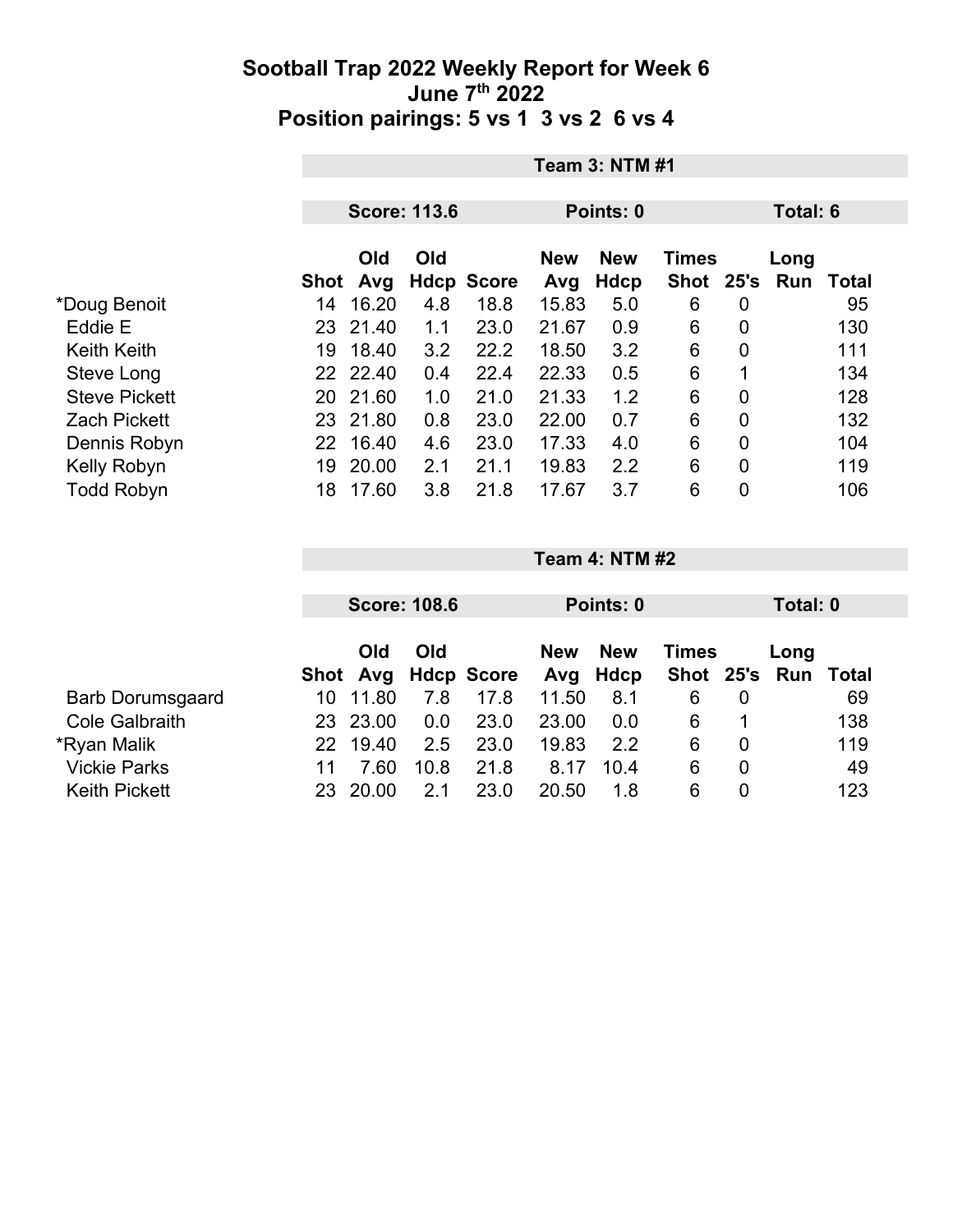|                    |      | <b>Team 5: Northland Cabinets</b> |             |              |                   |                    |                      |                |             |              |  |
|--------------------|------|-----------------------------------|-------------|--------------|-------------------|--------------------|----------------------|----------------|-------------|--------------|--|
|                    |      |                                   |             |              |                   |                    |                      |                |             |              |  |
|                    |      | <b>Score: 116.0</b>               |             |              |                   | Points: 0          |                      |                | Total: 10   |              |  |
|                    | Shot | Old<br>Avg                        | Old<br>Hdcp | <b>Score</b> | <b>New</b><br>Avg | <b>New</b><br>Hdcp | <b>Times</b><br>Shot | 25's           | Long<br>Run | <b>Total</b> |  |
| Mike Ash           | 15   | 19.00                             | 2.8         | 17.8         | 18.33             | 3.3                | 6                    | 0              |             | 110          |  |
| Peg Beckman        | 16   | 9.20                              | 9.7         | 23.0         | 10.33             | 8.9                | 6                    | 0              |             | 62           |  |
| *Jeff Johnston     | 17   | 18.60                             | 3.1         | 20.1         | 18.33             | 3.3                | 6                    | $\overline{0}$ |             | 110          |  |
| <b>Keith Keith</b> | 24   | 23.60                             | 0.0         | 24.0         | 23.67             | 0.0                | 6                    | 0              |             | 142          |  |
| Nancy LuJan        | 13   | 14.80                             | 5.7         | 18.7         | 14.50             | 6.0                | 6                    | $\overline{0}$ |             | 87           |  |
| <b>Kevin Mark</b>  | 20   | 20.75                             | 1.6         | 21.6         | 20.60             | 1.7                | 5                    | $\overline{0}$ |             | 103          |  |
| <b>Mark OBrien</b> | 23   | 19.00                             | 2.8         | 23.0         | 19.67             | 2.3                | 6                    | 0              |             | 118          |  |
| Mike Pepek         | 23   | 19.60                             | 2.4         | 23.0         | 20.17             | 2.0                | 6                    | 0              |             | 121          |  |
| Dave Sampson       | 19   | 22.00                             | 0.7         | 19.7         | 21.50             | 1.1                | 6                    | $\overline{0}$ |             | 129          |  |
| Denis Wesenberg    | 23   | 18.20                             | 3.4         | 23.0         | 19.00             | 2.8                | 6                    | $\overline{0}$ |             | 114          |  |

| Team 6: League average |                     |                                                  |  |           |       |  |          |  |
|------------------------|---------------------|--------------------------------------------------|--|-----------|-------|--|----------|--|
|                        |                     |                                                  |  |           |       |  |          |  |
|                        | <b>Score: 113.9</b> |                                                  |  | Points: 2 |       |  | Total: 4 |  |
| <b>Old</b>             | Old                 | Shot Avg Hdcp Score Avg Hdcp Shot 25's Run Total |  | New New   | Times |  | Long     |  |

Super Shooters: None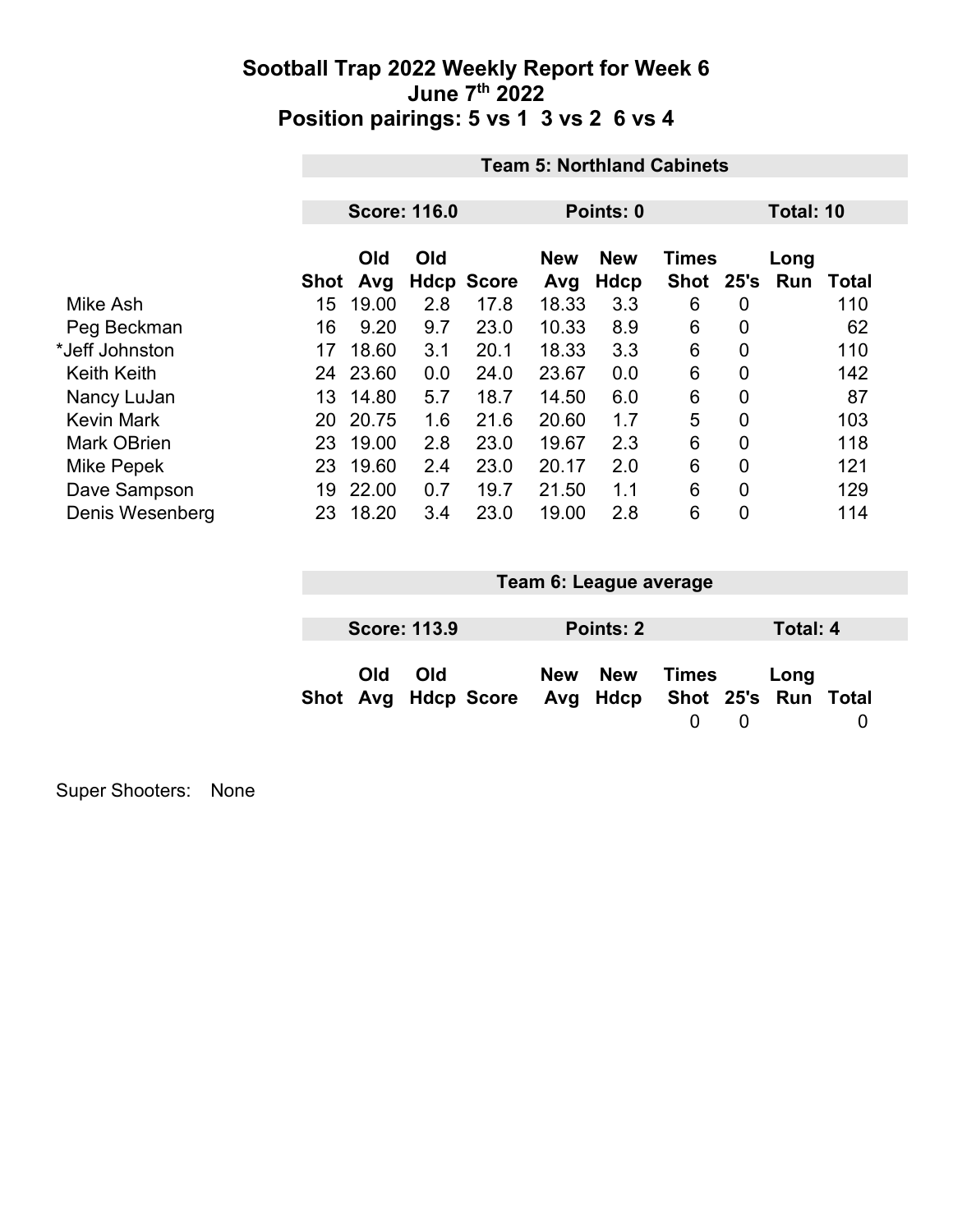## **Sootball Trap 2022 Team Standings through week 6**

|        | <b>Team 5 Northland Cabinets</b> | 10.0 | <b>TIED. NEXT WEEKS TEAM SCORES</b> |
|--------|----------------------------------|------|-------------------------------------|
| Team 1 | <b>Randy's Heros</b>             | 10.0 | <b>WILL BREAK THE TIE</b>           |
| Team 3 | <b>NTM #1</b>                    | 6.0  |                                     |
| Team 2 | <b>Kurt Precision Shooters</b>   | 6.0  |                                     |
| Team 6 | League average                   | 4.0  |                                     |
| Team 4 | <b>NTM #2</b>                    | 0.0  |                                     |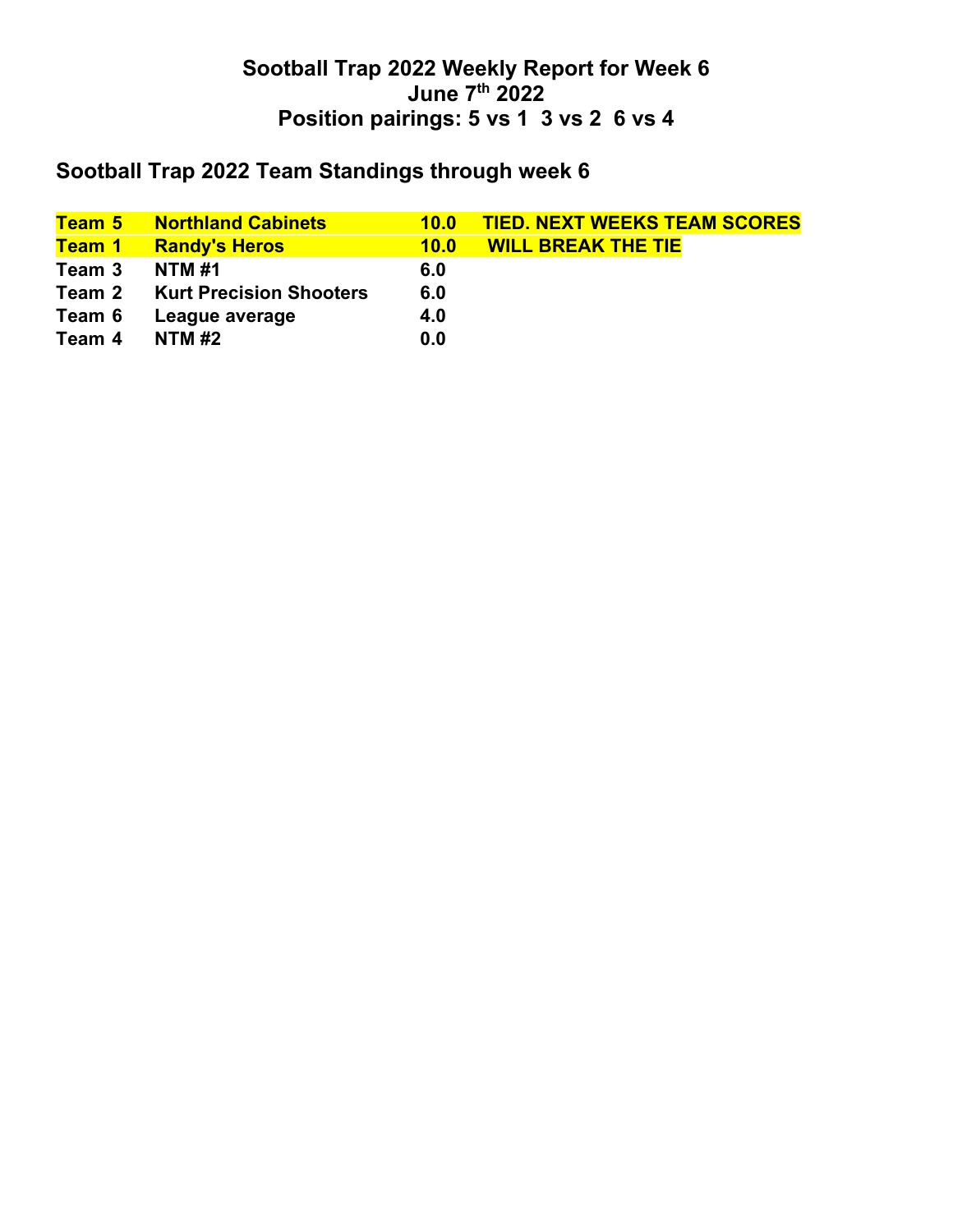# **Sootball Trap 2022 Total Target Leaders Through Week 6**

| Shooter                 | Total | Avg   |                 | Rounds Straights Team |                                |
|-------------------------|-------|-------|-----------------|-----------------------|--------------------------------|
| <b>Keith Keith</b>      | 142   | 23.67 | 6               | 0                     | <b>Northland Cabinets</b>      |
| <b>Ron Novak</b>        | 141   | 23.50 | 6               | $\overline{2}$        | Randy's Heros                  |
| <b>Jay Nelson</b>       | 139   | 23.17 | 6               | 1                     | <b>Kurt Precision Shooters</b> |
| <b>Cole Galbraith</b>   | 138   | 23.00 | 6               | 1                     | <b>NTM #2</b>                  |
| <b>Randy Pederson</b>   | 136   | 22.67 | 6               | 0                     | Randy's Heros                  |
| <b>Jeff McIntosh</b>    | 134   | 22.33 | 6               | 1                     | <b>Kurt Precision Shooters</b> |
| Steve Long              | 134   | 22.33 | 6               | 1                     | <b>NTM#1</b>                   |
| <b>Gary Winkle</b>      | 132   | 22.00 | 6               | $\boldsymbol{0}$      | Randy's Heros                  |
| <b>Mike Broeckert</b>   | 132   | 22.00 | 6               | $\boldsymbol{0}$      | <b>Kurt Precision Shooters</b> |
| <b>Zach Pickett</b>     | 132   | 22.00 | $6\phantom{1}6$ | $\pmb{0}$             | <b>NTM#1</b>                   |
| Eddie E                 | 130   | 21.67 | 6               | 0                     | <b>NTM#1</b>                   |
| <b>Trent Castillo</b>   | 129   | 21.50 | 6               | 0                     | Randy's Heros                  |
| Dave Sampson            | 129   | 21.50 | 6               | 0                     | <b>Northland Cabinets</b>      |
| <b>Steve Pickett</b>    | 128   | 21.33 | 6               | $\pmb{0}$             | <b>NTM#1</b>                   |
| <b>Aaron Ostenson</b>   | 123   | 20.50 | 6               | 0                     | <b>Kurt Precision Shooters</b> |
| <b>Keith Pickett</b>    | 123   | 20.50 | 6               | 0                     | <b>NTM#2</b>                   |
| <b>Rick Wood</b>        | 122   | 20.33 | 6               | 0                     | Randy's Heros                  |
| Mike Pepek              | 121   | 20.17 | 6               | 0                     | <b>Northland Cabinets</b>      |
| <b>Dustin St Arnold</b> | 120   | 20.00 | 6               | 0                     | Randy's Heros                  |
| Kelly Robyn             | 119   | 19.83 | 6               | 0                     | <b>NTM#1</b>                   |
| <b>Ryan Malik</b>       | 119   | 19.83 | 6               | $\pmb{0}$             | <b>NTM #2</b>                  |
| <b>Mark OBrien</b>      | 118   | 19.67 | 6               | 0                     | <b>Northland Cabinets</b>      |
| <b>Kevin Mann</b>       | 118   | 19.67 | 6               | $\pmb{0}$             | <b>Kurt Precision Shooters</b> |
| <b>Anthony Bost</b>     | 116   | 19.33 | 6               | $\mathbf 0$           | <b>Kurt Precision Shooters</b> |
| Mike Krugger            | 114   | 19.00 | 6               | $\mathbf 0$           | Randy's Heros                  |
| <b>Scott St Arnold</b>  | 114   | 19.00 | 6               | $\pmb{0}$             | Randy's Heros                  |
| Denis Wesenberg         | 114   | 19.00 | 6               | $\mathbf 0$           | <b>Northland Cabinets</b>      |
| <b>Rick Tjosvold</b>    | 113   | 18.83 | 6               | 0                     | Randy's Heros                  |
| <b>Tyrell Harper</b>    | 113   | 18.83 | 6               | 0                     | <b>Kurt Precision Shooters</b> |
| <b>Keith Keith</b>      | 111   | 18.50 | 6               | 0                     | <b>NTM#1</b>                   |
| Mike Ash                | 110   | 18.33 | 6               | 0                     | <b>Northland Cabinets</b>      |
| Jeff Johnston           | 110   | 18.33 | 6               | 0                     | <b>Northland Cabinets</b>      |
| <b>Todd Robyn</b>       | 106   | 17.67 | 6               | 0                     | <b>NTM#1</b>                   |
| <b>Bill Buringston</b>  | 105   | 17.50 | 6               | 0                     | <b>Kurt Precision Shooters</b> |
| Dennis Robyn            | 104   | 17.33 | 6               | 0                     | <b>NTM#1</b>                   |
| <b>Kevin Mark</b>       | 103   | 20.60 | 5               | 0                     | <b>Northland Cabinets</b>      |
| Doug Benoit             | 95    | 15.83 | 6               | 0                     | <b>NTM#1</b>                   |
| Nancy LuJan             | 87    | 14.50 | 6               | 0                     | <b>Northland Cabinets</b>      |